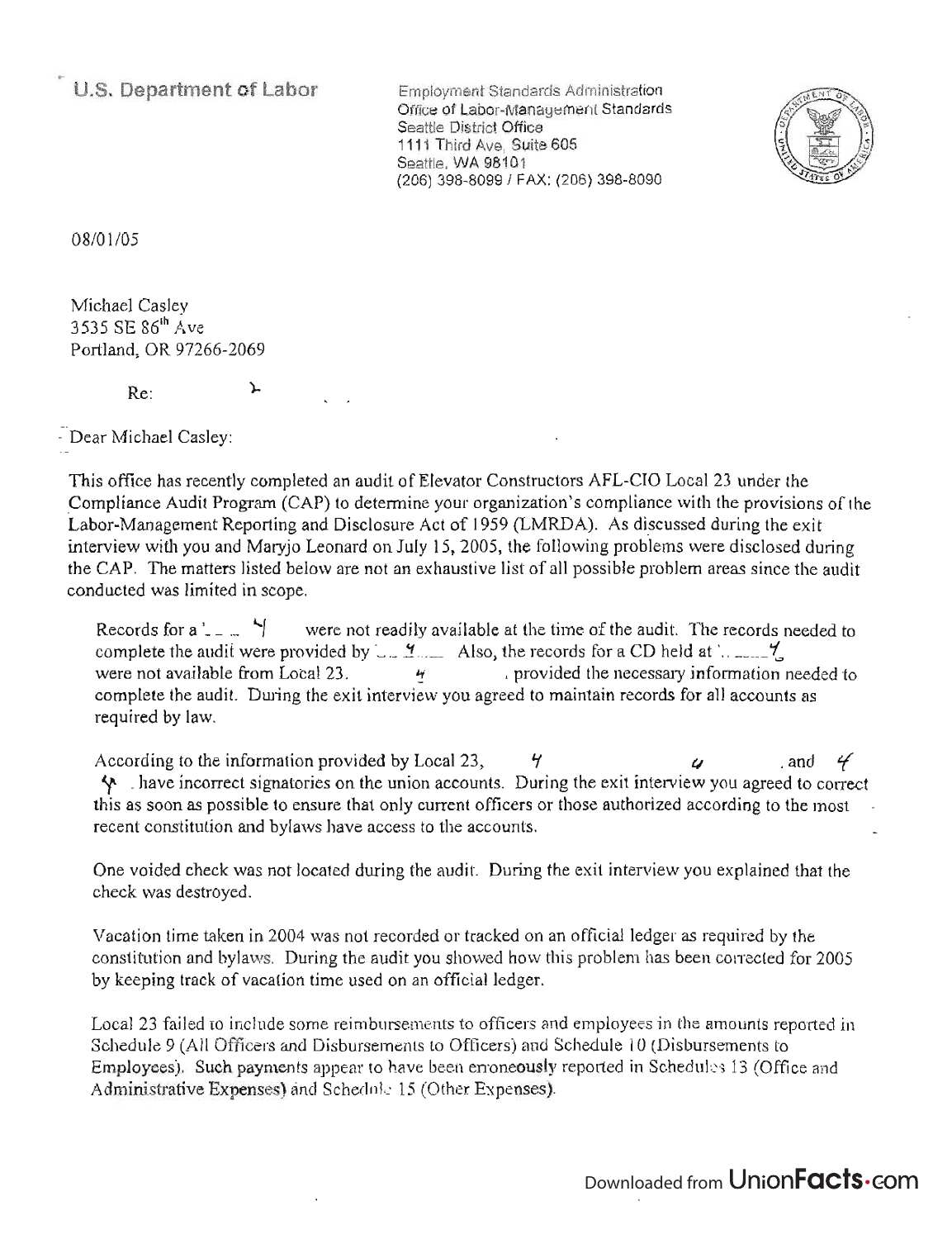Direct disbursements to officers and employees for reimbursement of expenses incuned while conducting union business must be reported in Column F of Schedules 9 and 10 (Disbursements for Official Business). In addition, indirect disbursements made to another party (such as a credit card company) for business expenses incurred by union personnel must also be reported in Column  $F$  of Schedules 9 and 10. However, indirect disbursements for business expenses incurred for transportation by a public carrier (such as an airline) and for temporary lodging expenses incurred while traveling on union business must be reported in Schedule 13 (Office and Administrative Expenses). Any direct or indirect disbursements to union personnel for expenses not necessary for conducting union business must be reported in Column G of Schedules 9 and 10 (Other Disbursements). During the exit interview you agreed to report all disbursements to officers and employees in the proper schedules on future LM reports.

Rental income from NEIEP was recorded on schedule 14 of the LM 2 for 2004 when it should have been recorded on Item 48. You have agreed to properly report rental income on future LM reports.

At the time of the audit you were not able to locate the bond certificate. It has since been located and a copy has been provided to OLMS showing proper bond coverage for the audit period.

The beginning and ending cash amounts as reported on the LM report in item 25 for fiscal year ending December 31, 2004 do not agree with the total of all bank assets as shown on the statements for the beginning and ending of the audit period. It was determined that an adjusting entry is required to correct the amounts listed in item 25. It was agreed that the adjusting entry will be reflected on the next LM report filed by Local 23 and item 25 will reflect an accurate tabulation of all cash as reflected by the bank statements at the beginning and ending of the reporting period.

The CAP disclosed a violation of LMRDA section 201(a) which requires that unions submit a copy of their current constitution and bylaws with its LM report when bylaw changes are made. Local 23 amended its constitution and bylaws in June 2003, but a copy of the constitution and bylaws was not filed with Local 23's LM-2 report for that year. Two copies of Local 23's constitution and bylaws have now been filed.

During the audit, you advised that blank checks are occasionally signed in advance. The countersignature requirement is an effective internal control of union funds. Its purpose is to attest to the authenticity of a completed document already signed. However, countersigning a blank check in advance does not attest to the authenticity of a completed check, and completely circumvents and undermines the whole purpose of the countersignature requirement. You may want to revise your check disbursement method.

On page 17 of the constitution and bylaws, paragraph 2 is unclear and potentially misleading. We recommend that it be rewritten to clearly indicate the salary of the treasurer to include frequency of payment and clarify that the treasurer is paid and not that the treasurer pays 4 or 2 hours at the mechanics rate. .